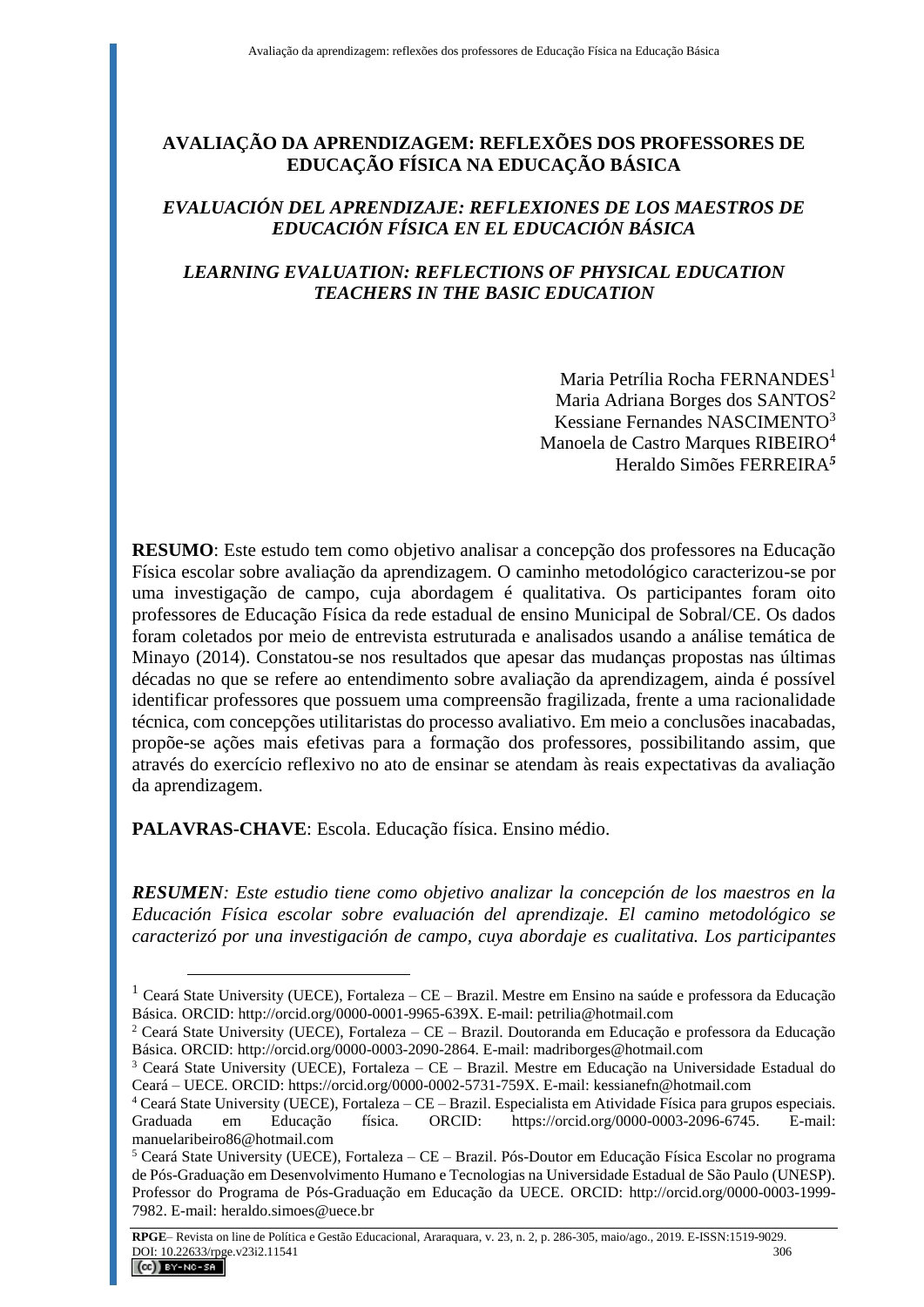*fueran ocho maestros de educación física de la red estadual de enseño municipal de Sobral/CE. Los datos fueran recogidos por medio de una entrevista estructurada y analizados utilizando el análisis temática de Minayo (2014). Se ha constatado en los resultados que a pesar de los cambios propuestos en las ultimas décadas, en lo que se refiere a el entendimiento sobre evaluación de aprendizaje, todavía es posible identificar maestros que tienen una compreensión socavada delante una racionalidad técnica, con concepciones ultilitaristas del proceso evaluativo. En medio a conclusiones inacabadas, se propone acciones más efectivas para la formación de los maestros, posibilitando así, que mediante del ejercício reflexivo en el acto de enseñar se atendan a expectativas reales de la evaluación del aprendizaje.*

*PALABRAS CLAVE: Escuela. Educación física. Enseño médio.*

*ABSTRACT: This study has as an objective to analyze the conceptions of scholar Physical Education teachers about the learning evaluation. The methodological path was characterized by a field investigation, which approach is qualitative. The participants were eight Physical Education teachers from the of Sobral's state education system. The data was collected through a structured interview and analyzed using the thematic analyze of Minayo (2014). It was verified in the results that despite the proposed changes in the last decades regarding to understanding about learning evaluation, still is possible to identify teachers that have weak understanding against a technical rationality, with utilitarian conceptions of evaluative process. Amid the unfinished conclusions, It is proposed actions more effectives to the teacher training, thus enabling, that through the reflexive exercise in the act of teaching serve to the real expectations of the learning evaluation.*

*KEYWORDS: School. Physical education. High school.*

#### **Introduction**

In recent years, school evaluation has been growing as an object of reflection on the learning process, and, thus, consolidating as a means and not an end of educational work. It is through school evaluation that many educational institutions improve the teaching they offer, and thus improve the learning of their learners (PERRENOUD, 1999).

However, for the scholar Luckesi (2003) the predominant school practice today is carried out within a model of education that presents itself as a mechanism of conservation and reproduction of society. This conservative model of society implies three different pedagogies: traditional pedagogy, centered on the transmission of content and the person of the teacher; the Escolano pedagogy, whose production of knowledge is situated in the student; and technicist pedagogy, in which the techniques of transmission and apprehension of the contents aim at the income principle. But with the same goal: to preserve society in its configuration. These three pedagogies, because they are within this conservative social model, being more intense the first and the last, inhibit attempts to transcend it and overcome it.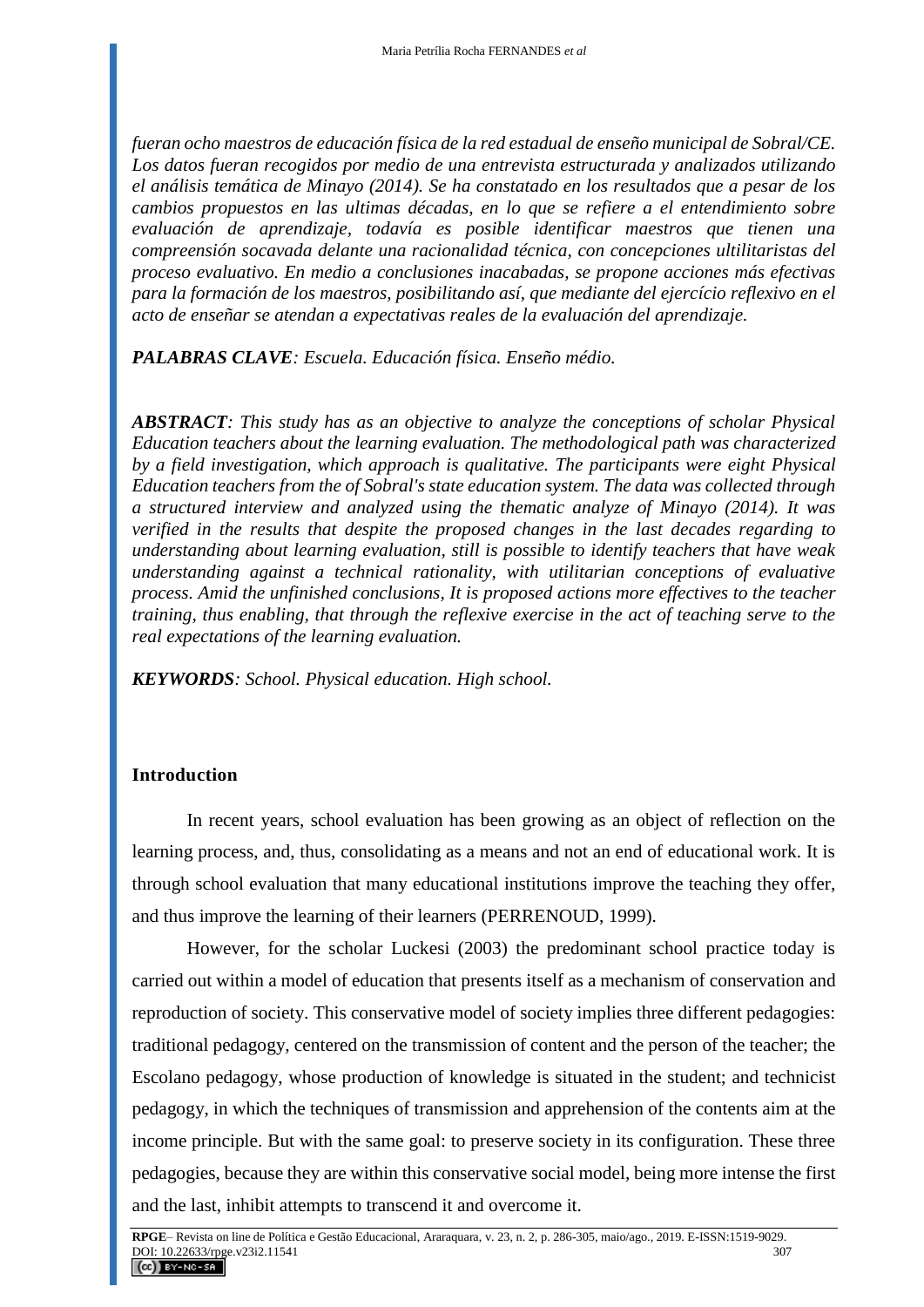In agreement with Libâneo (1994), it is perceived that the evaluation has been taken as the act of applying tests, assigning grades and classifying the students; being, therefore, reduced to the collection of what the student memorized. Assessment needs to be understood in a much broader way, given the complexity that surrounds it, since it is extremely important in the teaching-learning process. Since evaluating is to mediate this process, accompanying its concomitant progress to its unfolding, offer recovery measures, promote skills, accompany each student in their advancement.

It is considered that for the process of teaching and learning in education to advance in quality it is necessary to understand evaluation as a primordial instrument in this system, used in the best possible way, perceiving the needs of its faculty and student, proposing more effective actions for training of teachers, and thus enabling, through the reflexive exercise of the act of teaching if they meet the real expectations of the institution.

In the course of its history, Physical Education has been influenced by several tendencies and approaches that interfered in the pedagogical practice of the professionals of this area, and consequently, the evaluative practices were allied to the diverse approaches by which the discipline passed, being adapted to the needs and characteristics of each education system.

In this sense, the evaluation studies in Physical Education gained momentum in the mid-1970s, in order to create reliable and objective evaluative practices. With the passing of the decades, the construction of knowledge in the area indicated new possibilities and new references, especially national ones, based on ethics, differences and formative evaluation.

School Physical Education, an integral part of the school education project, cannot be distanced from the evaluation discussions. In this sense, it is important to better understand the place of evaluative practices within the scope of this discipline in charge of pedagogically dealing with the contents/themes of body movement culture (BRACHT, 1992).

Despite the theoretical advances, studies such as Hoffmann's (2003), about Education in general, and Alegre (1993), in Physical Education, have demonstrated a dissatisfaction on the part of teachers about the evaluation practice in the teaching-learning process, which brings to light the need to reflect on what is being produced in daily school life, especially in Physical Education classes.

Physical Education has been facing a tendency of contemporary education that is the expiration of the knowledge, as well as, the constant revision of its practices and methodologies. The same applies directly to school evaluation, which for many years was only a form of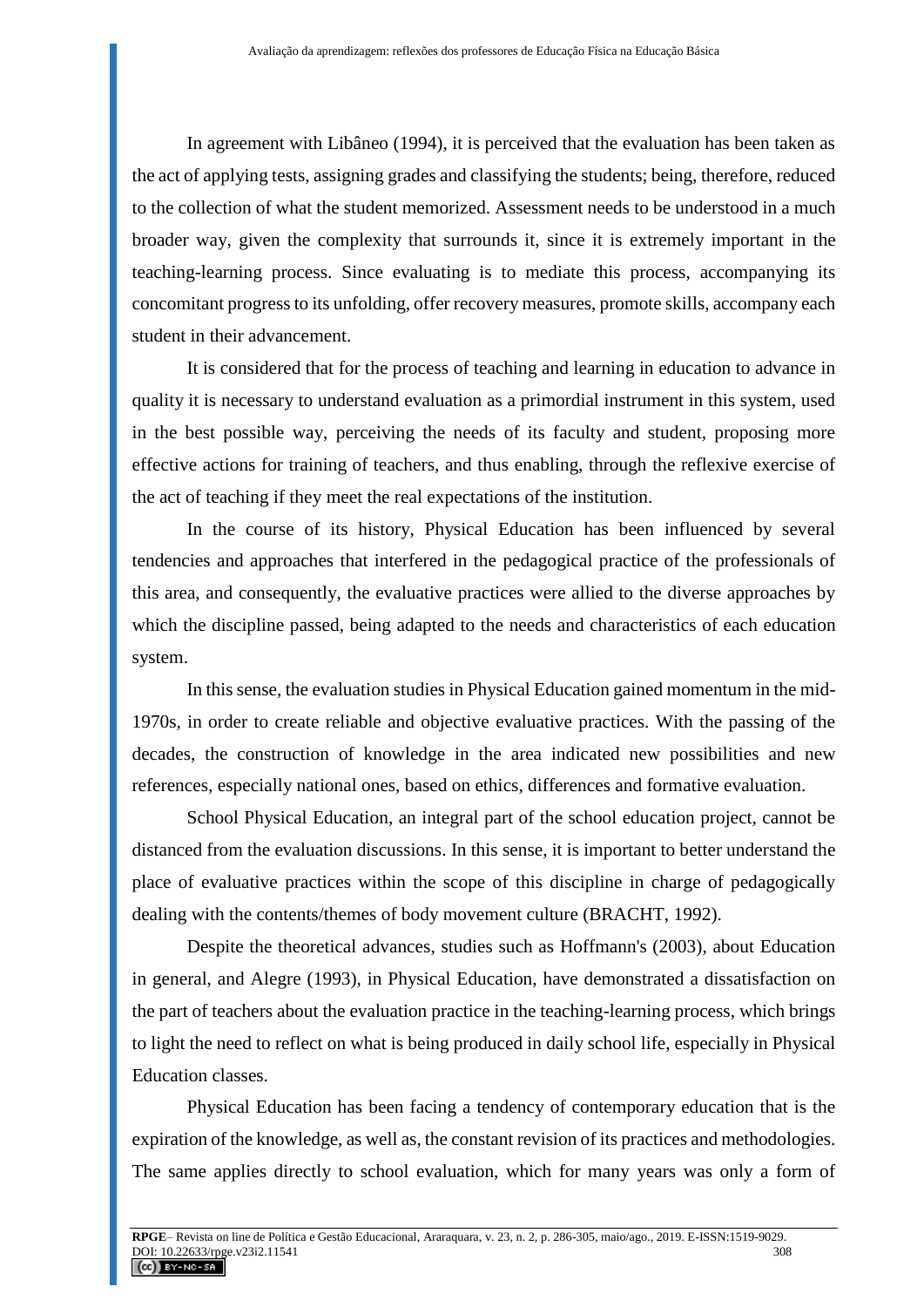punishment and metrification of learners, and, today, has been placed in another position within the educational process (HOFFMANN, 2003).

From the aforementioned questions, the interest arises in researching how the school evaluation inserted in the Physical Education discipline can contribute to the accomplishment of a pedagogical work where the teacher and the learner dialogue, interact and learn mediated by the gnosiological function, perceive themselves within the teaching process. Thus, this work has the objective of analyzing the conception of the school's Physical Education teachers on learning evaluation.

Therefore, since Physical Education is a compulsory curricular component of basic education, it must be committed to the integral formation of the student, and must therefore structure evaluative practices that contribute to teaching-learning. Thus, it is believed that the importance of this research as a possibility to contribute with the teachers, to the epistemological reflection about the pedagogical treatment, focusing on the evaluation of teaching-learning, taking into account that the evaluation aims to improve learning and of the quality of teaching, from the perspective of the formative evaluation, proposed by Hadji (2001) and Perrenoud (1999), since it is known that for a long time the evaluation had as presupposition the pedagogy of the exam, that is, the note.

#### **Evaluations conceptions**

The evaluation of learning has been the object of a vast literature specialized in educational research, as it has been present in many topics in the current scenario. This has generated several interpretations about the concept of evaluation within the educational context.

According to Andrade (2010), the conceptions of evaluation are appropriating to the historical and cultural moment that society is going through, becoming even stronger, through training, experience, and discourse about them, causing in this way interference in practice.

To speak of evaluation refers us to the understanding and reflection of the breadth of education. In this sense, the idea that each one brings about the evaluation is directly related to its own conception of education, that often perceives itself distorted and rooted in historical, social, as well as pedagogical and political reasons.

Thus, it is considered necessary to discuss the conceptions about the evaluation practice, which are present within the context of the school, besides the evaluation of the teachinglearning process.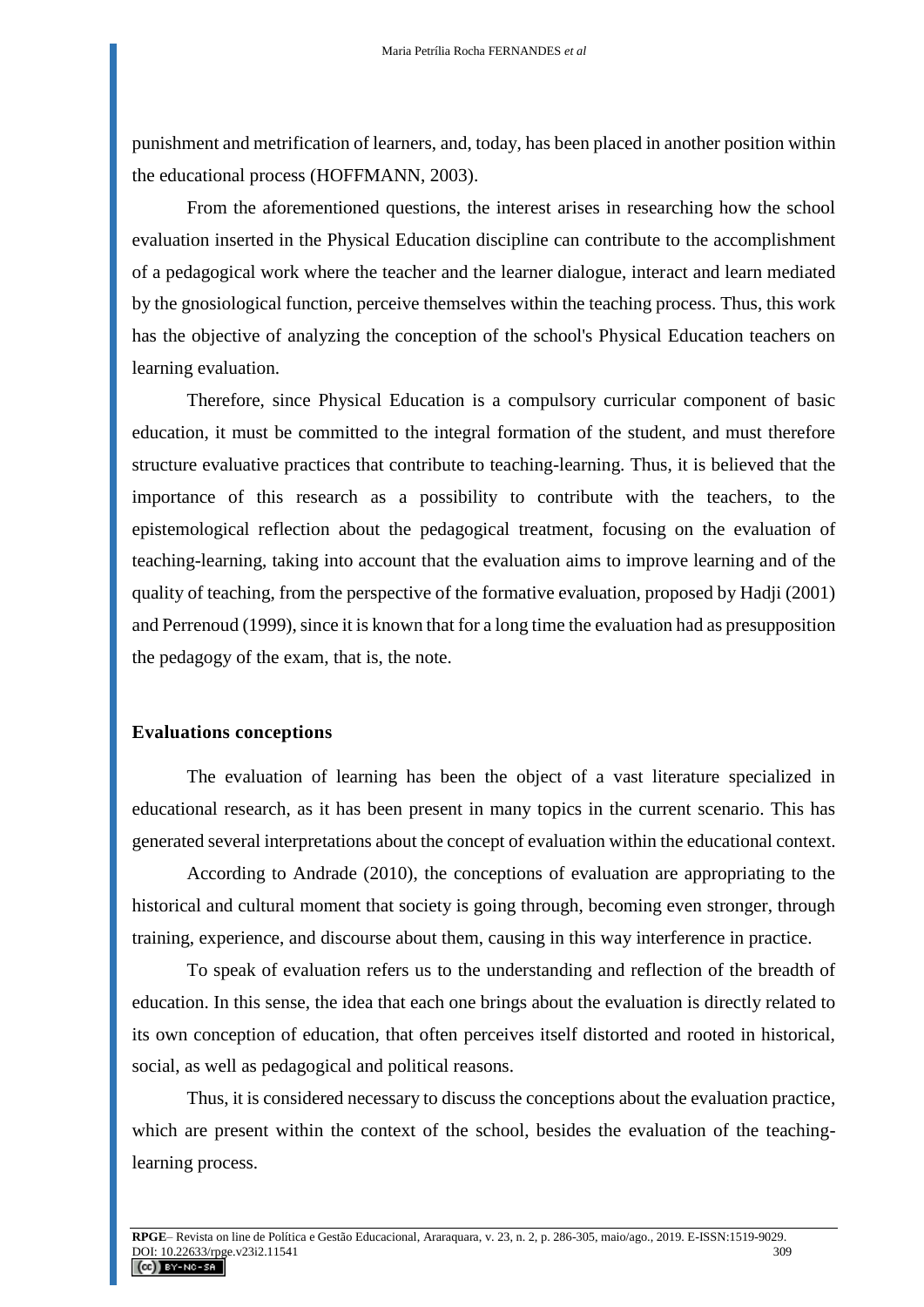According to Andrade (2010), when discussing evaluation, more important than defining the concept, is to grasp its meaning. In this, the quantitative should not overlap with the qualitative one. In this way the process interests more than the classification of students at the end of the school year, for example. But does thinking about human training as a priority for technique matter to managers of education secretariats? And state? If this were the case, external evaluations would not value students' grading systems and the funds allocated to schools would not be subordinated to student grading.

There are few definitions found regarding the understanding and concept of evaluation. This is because this is not just the process of performing tests and assigning grades. Assessment is much more than a question-and-answer record, to be answered by students in times of testing (LUCKESI, 2003).

The evaluation is an object of teaching, which allows the student to show their performance and acquired skills as the results of their learning, but cannot be limited to this function. It also serves for the teacher to analyze his praxis and improve his methodological strategies in the classroom; as well as for the educational institution, which, through the knowledge of the results, can seek the best way to solve the problems presented or to continue to improve on the aspects that are producing good results (HAYDT, 1997).

According to Sacristán (1998), evaluation is the means by which some or several characteristics of the student, a group of students, an environment, or educational materials, teachers, programs, are analyzed by someone, with the perspective of knowing their characteristics and conditions, their limits and potentialities, due to some criteria or reference points, to issue a judgment that is relevant in educational terms.

Even with advances in conceptions of teaching and learning and evaluation, this limited conception of the evaluative process has been for a long time, and is still rooted in the minds and practices of many educators, and consequently of many pupils (RIBEIRO, 2011).

It is known that learning must be a mean that acts in a process of forming and evaluating, which are indispensable and contribute to a good development, and the definition of the results of the process is one of the most important aspects of the student's life (MENDEZ, 2002).

Hoffmann (2003) emphasizes evaluation as a moment for the student to become aware of, as a means of conquering a knowledge of himself and, for the teacher to perceive the achievements, discoveries of the students, as well as to report the process lived in its evolution.

Therefore, to evaluate is to provide a moment of reflection as to the contents, as to the teaching techniques, the educator - pupil relationship, it is a moment that provides the awareness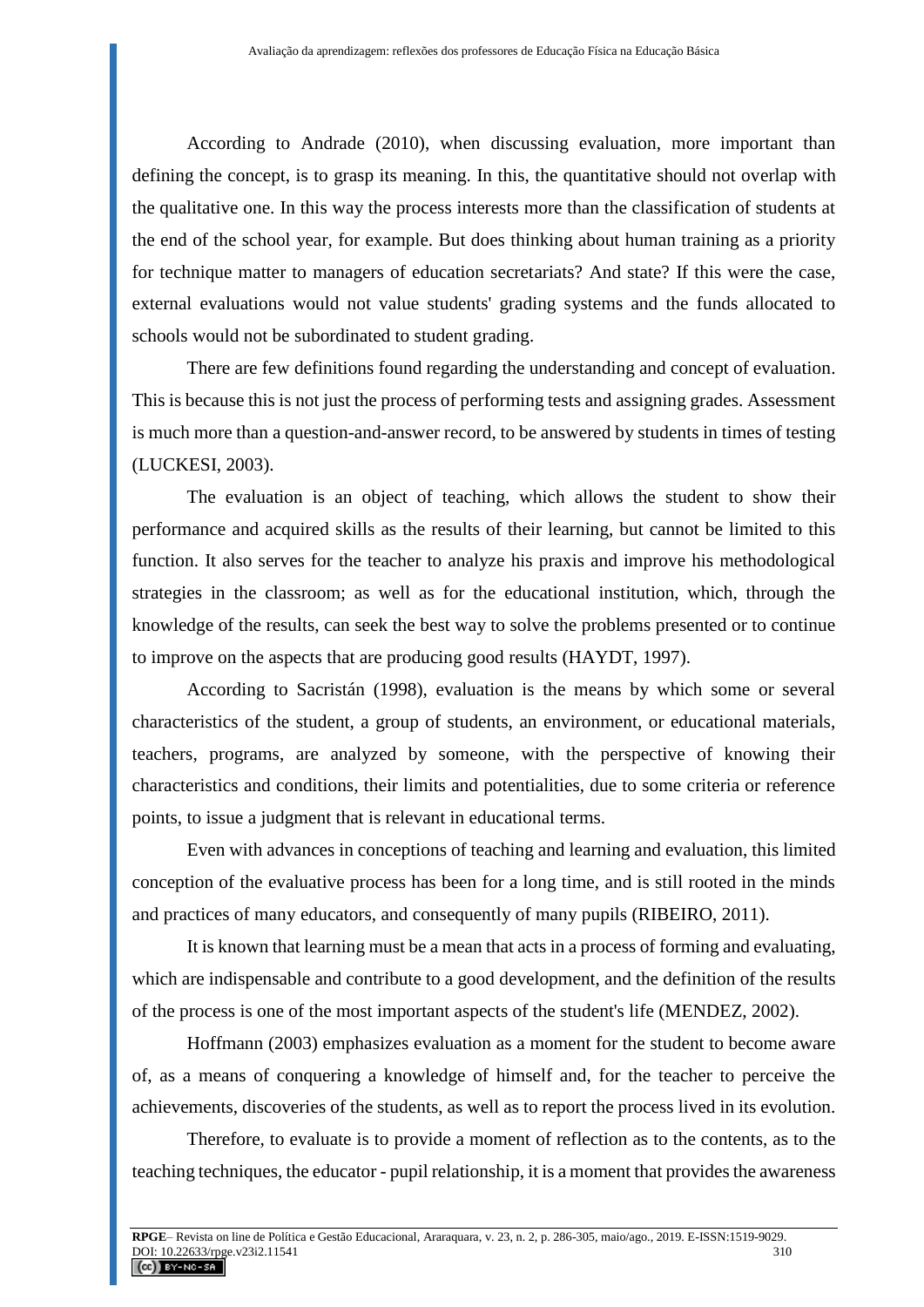that the evaluation is not only a research that aims at numbers and percentages, but the full learning, done by all parts above mentioned.

#### **Evaluation: diagnostic, formative and additive**

Knowing that the evaluation of learning is an indispensable component of the educational process, it is essential that there is a follow-up of the development of the learner throughout the construction of their knowledge. There are different classifications of evaluation, for our study we consider three functions: diagnostic, formative and additive (HAYDT, 1997).

The formative evaluation is carried out with the purpose of informing the teacher and the student about the result of the learning, during the development of the school activities, identifying the possible difficulties of the teaching-learning, so as to make possible reformulations in the process and to assure the achievement of the objectives.

Perrenoud (1999) addresses the need for a pragmatic approach to formative assessment, pointing out that it helps the student to learn and develop, or rather that he participates in the regulation of learning and development towards an educational project.

It is through the formative evaluation that the student becomes aware of his mistakes and correctness and finds stimulation for a systematic study. This modality of evaluation allows a self-assessment of both the student and the teacher. It is motivating because it avoids the tensions caused by ordinary evaluations that generate more tension than reflection.

According to Haydt (1997), the additive evaluation is to classify the students at the end of the unit, semester or school year, according to levels of achievement presented. Additive evaluation promotes the definition of scopes, often based on measurement content and procedures, such as tests and objective testing.

Conceptualizing the additive function is related to student domain of mechanisms in specific areas of knowledge with fragmented learning, allowing assigning a utility capacity that in turn can be used as a classification and instrument of school domain.

Based on Kraemer (2005), the additive evaluation intends to judge the progress made by the student at the end of a learning unit, in order to assess results already collected by formative evaluations and to obtain indicators that allow to improve the teaching process.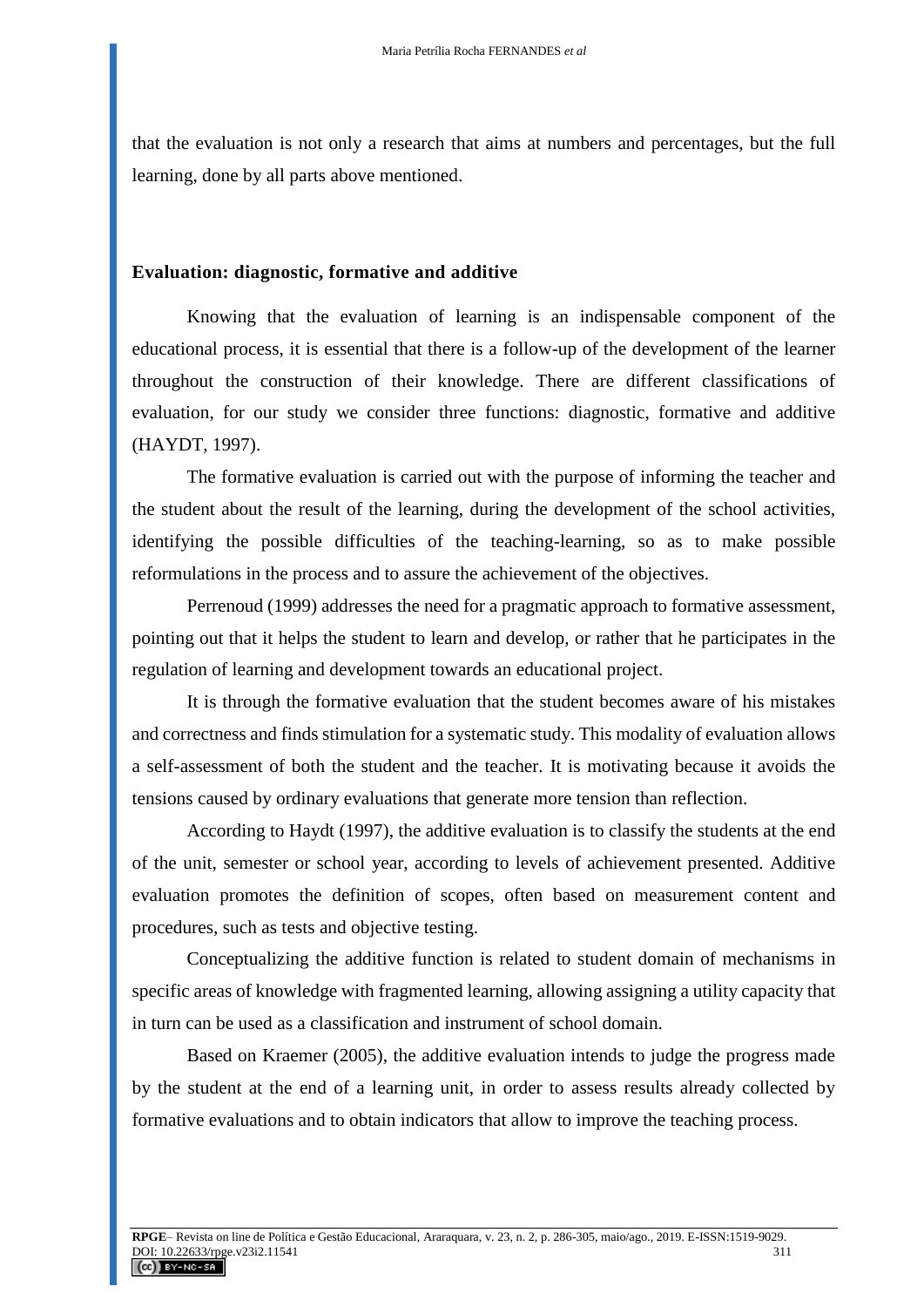This type of assessment directly associates the classificatory function at the end of a learning period, making the students achieve a direct purpose and an overall view, verifying which goals are achieved and considering the desirable learning pattern.

The third conception of evaluation, the diagnostic evaluation consists of a survey, projection and retrospection of the development situation of the student, giving him elements to verify what and how he learned. This modality provides the educator with information so that he can put into practice the idealization in a way adapted to the characteristics of his students.

The evaluation of learning is a challenge that requires new attitudes and changes by the teacher. Therefore, it requires the educator to search for innovation, it requires a change in the position of this professional both in relation to the evaluation itself, to the education and society that limits it.

It is through the methodologies and evaluation processes used that the teacher will participate in the reproduction or transformation of the society in which we are inserted, being able to form, or not, critical and emancipated subjects so that they can live in it with equity.

This context leads us to conclude that, since evaluation is an indispensable means for learning, the educational process should aim at the construction of a qualitatively more meaningful evaluation practice, committed to learning and, consequently, to the human and intellectual development of the learner.

#### **Methodology**

In order to reach the objectives outlined, the methodology used was characterized by a field research with a qualitative approach. Minayo (2014) affirms that the qualitative approach allows to discover social processes still not well-known relative to particular groups, with the revision and the creation of new concepts and categories during the research.

The research universe was formed by eight  $(n = 8)$  teachers who teach Physical Education classes in high school in the public school system of the municipality of Sobral / CE.

Teachers were invited to participate in the research by the author of the study in their work environments, after the proper authorization of the School. In the opportunity, the objectives of the research and the procedures for the data collection were explained, as well as the request for the accomplishment of the research through the Term of Free and Informed Consent (TCLE, portuguese initials)It is worth emphasizing that participants had their identity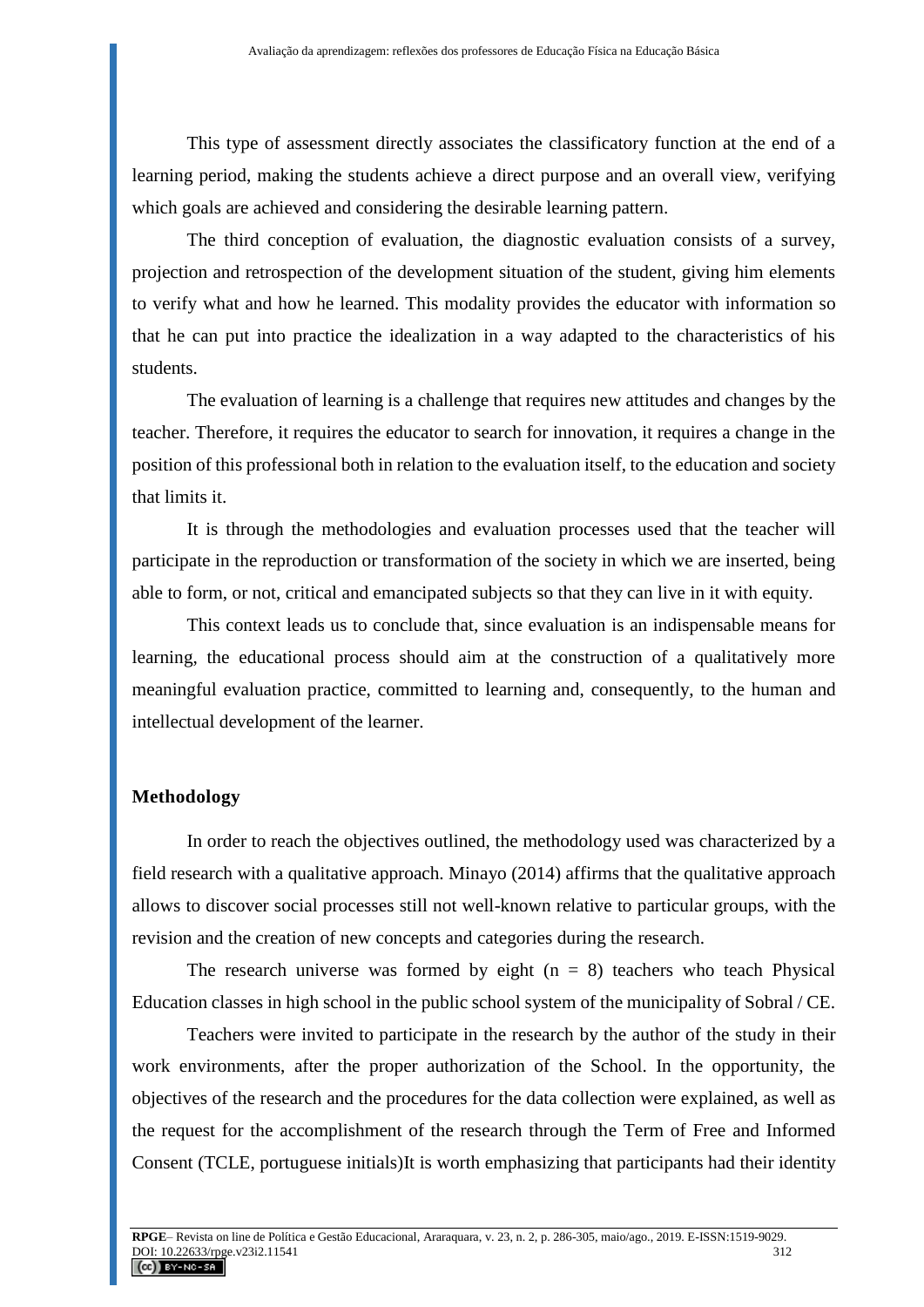preserved, and were identified using the following codes to designate teacher one, teacher two successively, as follows: P1, P2, P3, P4, P5, P6, P7, P8.

The technique chosen to perform the data collection was the structured interview from the elaboration of a script with open questions. The narratives were recorded with the aid of a recorder after prior authorization of the participants.

The thematic analysis proposed by Minayo (2014) for the treatment of the interview data was used. According to the author, a thematic analysis consists of discovering the nuclei of meaning that make up a communication, whose presence or frequency means something to the analytic object (MINAYO, 2014).

The research respects the ethical aspects of Resolution 466/12, of the National Health Council, which defines standards for human research, considering respect for human dignity, protection of ethical principles for participants in scientific research (BRASIL, 2012) .

#### **Results and discussion**

Based on the analysis of the interviews, it was possible to organize the data into two thematic categories, following the references based on the thematic analysis of Minayo (2014). The statements were organized into two categories elaborated from the speeches of the research subjects: Evaluation of learning and Evaluation in school Physical Education.

#### **Evaluation of Learning**

 $\overline{a}$ 

In the first question educators were asked about the evaluation design, teachers provide different answers. These different conceptions, in a way, produce different ways of intervention in the teaching-learning process, as seen in the lines:

> *I understand evaluation as a process that provides potentialities and difficulties for both the teacher and the student. Seeking subsidies to improve teaching learning (P1).*

> *It is a tool to verify data so that we can maintain or adapt the targets for a result (P2).*

*Assessment is a way of verifying the teaching-learning process (P8).<sup>6</sup>*

<sup>6</sup> Entendo avaliação enquanto um processo que fornece potencialidades e dificuldades tanto para o professor como para o aluno. Buscando assim subsídios para melhorar o ensino aprendizagem (P1). É uma ferramenta de verificar dados para que assim possamos manter ou adaptar às metas para um resultado (P2).

A avaliação é uma forma de verificar o processo de ensino-aprendizagem (P8).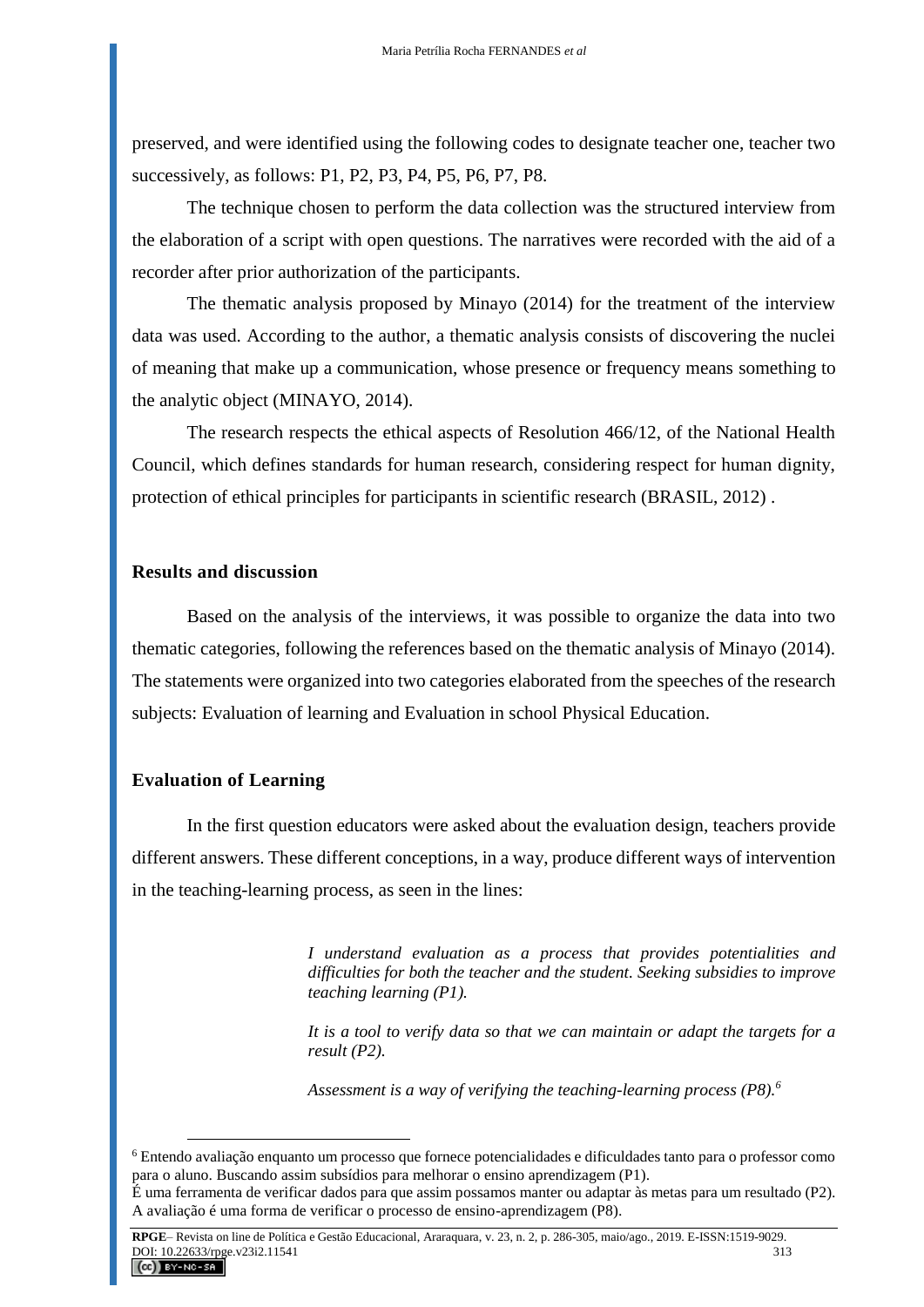The answers were interpreted in two nuclei, that is, those that define evaluation as a means of assigning grades, verifying the learning of contents or verifying the student's intellectual capacity, that is, the evaluation being seen as a verification tool as perceived in the speech of P2 and P8; and those that define the evaluation as an instrument of reflection and possibilities on the educational practice, namely: P1.

Luckesi (2003) emphasizes that the role of evaluation is to diagnose the learning situation, with the aim of subsidizing decision-making to improve the quality of student development. Insofar as it seeks means by which everyone can learn what is necessary for one's own development, it is no longer a selective act. Being inclusive, then, is, first of all, a loving act.

According to the aforementioned author, we can no longer think of evaluation as an instrument of authoritarianism and classification, which decides on the approval or disapproval of the student. In this context, the note becomes an end in itself, being distanced and unrelated to learning situations.

For Haydt (1997), the evaluation process consists of determining to what extent the educational objectives are being achieved and how they aim to produce behavioral changes. Thus, changing our conception becomes urgent and necessary. We must break with patterns set by the very history of an elitist and unequal society.

Next, the teachers were asked about the evaluation function in the teaching-learning process.

> *Identify the weaknesses and potentialities of students during the teachinglearning process (P1).*

*Provide indicators on student learning (P5).*

*It has to give continuously throughout the school year, diagnosing and ensuring that students are learning (P6).<sup>7</sup>*

The participants' responses highlighted the importance of evaluation in the formation of the pupil when they announce that this artifice reveals potentiality and assures in a continuous process of learning.

Thus, assessment is a challenge that requires new teacher attitudes and changes. Therefore, it requires the educator to search for innovation, it requires a change in the position

 $\overline{a}$ 

<sup>7</sup> Identificar as fragilidades e potencialidades dos alunos durante o processo de ensino-aprendizagem (P1). Fornecer indicadores sobre a aprendizagem dos alunos (P5).

Tem que dar continuamente durante todo o ano letivo, diagnosticando e garantindo que os alunos estão aprendendo (P6).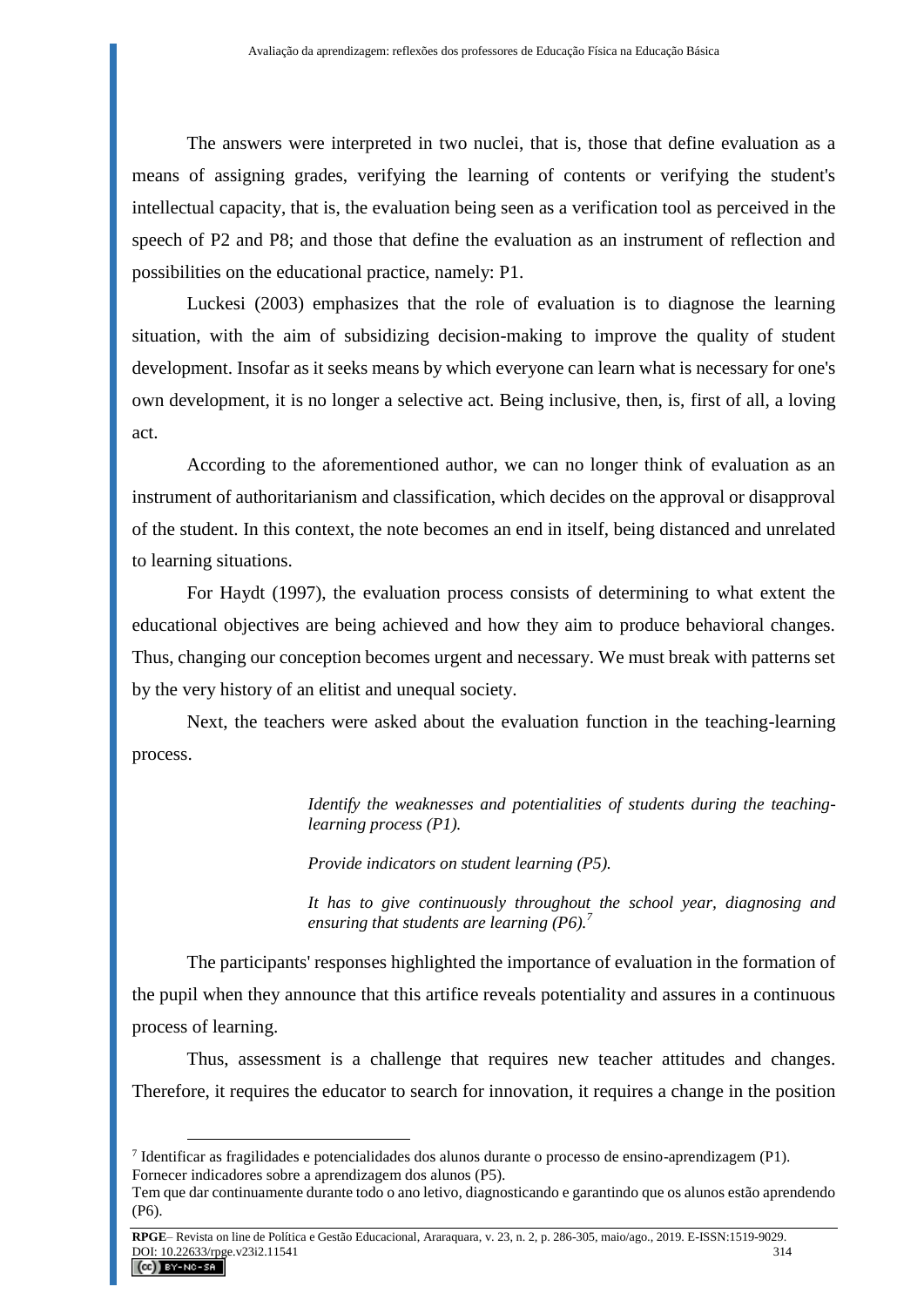of this professional both in relation to the assessment itself, and the education and society that limits it.

According to Lima (2002), the evaluation should seek the identification of advances and aspects to be overcome, as well as a procedure that reveals the learning processes of the individual and that points the steps of future development.

In order for the evaluation to give satisfactory results to learning, the essential thing is to know what type of student is being evaluated and what their real needs are; the strategies used by the teacher; the pedagogical support of the school management team is also paramount in this process.

Thus, a process that is based on more formative and less instructive, more emancipated and less restrictive, in the end, a process that is more transformative and interventionist and less 'embedded' and bureaucratic.

#### **Learning evaluation in school physical education**

 $\overline{a}$ 

In the second category, the teachers were questioned about the evaluation in school Physical Education.

> *I like to work with seminars and I try to analyze the discussions, the placements, experiences, among others. Regarding the experiences, I try to observe inclusion, the values of respect, trust, cooperation, among others (P1).*

> *Observation of students in motor development, through group conversations about difficulties and disinterest by physical practices, written assessments where they express their critical sense (P3).*

> *Perhaps because I do not rethink my practice as something constructive, my assessment is only due to the student's participation in the practical classes, thus achieving at least their experience in the activities; in the theoretical, objective tests and also the information load that the student brings in the course of the school year (P10).<sup>8</sup>*

We identified in the statements of the teachers interviewed two nuclei, namely: P1 and

P2 seem to perform evaluation in the classes of Physical Education in a way that contemplates

<sup>8</sup> Gosto de trabalhar com seminários e busco analisar as discussões, as colocações, experiências, dentre outros. Já com relação às vivências procuro observar a inclusão, os valores de respeito, confiança, cooperação, dentre outros (P1).

Observação dos alunos no desenvolvimento motor, através de rodas de conversas sobre as dificuldades e desinteresse por práticas físicas, avaliações escritas onde eles expressam o seu senso crítico (P3).

Talvez por não repensar minha prática como algo construtivo, minha avaliação se dá apenas pela participação do aluno nas aulas práticas, conseguindo assim ao menos sua vivência nas atividades; já nas teóricas, provas objetivas e também a bagagem de informações que o aluno traz ao avançar de ano escolar (P10).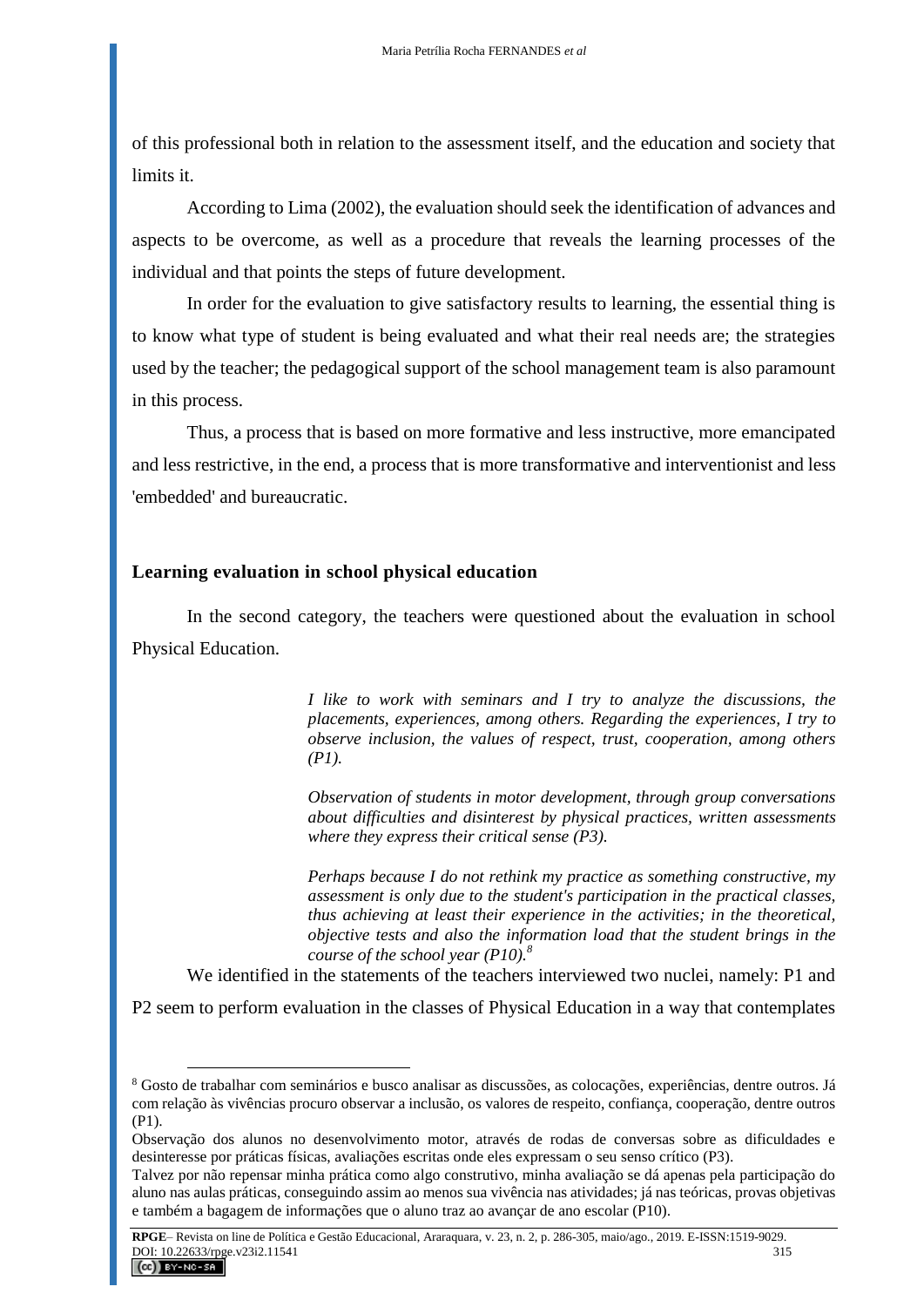an inseparable praxis between theory and practice and between instrument and subjectivity of the subject; however P10 distanced itself from this way of thinking the evaluation when affirming not to rethink the practice and to segregate the process in different moments of theory and practice. This last way of doing the evaluation does not contemplate the complexity of the same and reveals little knowing about the process.

The evaluation has a very important role, it gives us subsidies for a questioning, a reflection, coming from different types of evaluation, in a complementary way, it may have different characteristics, but it serves several objectives, that is what makes the difference.

In Physical Education, the evaluation should provide students with a reflection and analysis about the contents taught, in order that the student builds their knowledge, the numerical value is resized, that is, it becomes a consequence of student learning.

According to Darido (2012), evaluating in Physical Education implies helping the student to perceive his facilities, his difficulties and, above all, to help him identify his progress in such a way that he can continue to advance.

The evaluation in Physical Education must overcome traditional teaching practices, since it is no longer up to it to verify the results obtained by the sports performance or the technique of standardized movements, with the purpose of assigning a grade to the student through quantitative tests (FONTOURA *et al.*, 2014).

The overcoming of this model requires dedication and planning on the part of the teachers, besides continuous training that allows conceptions of a Reflexive Physical Education, that is concerned with the integral formation of the subject considering in the evaluation process the different dimensions of being student. Moreover, this educational parameter requires that the professional educator be inserted in a praxis located historical-social in the school context.

Finally, the teachers were asked about what is necessary to have a quality evaluation in Physical Education.

> *Not only an evaluation of quality, but a valuation of the discipline. We need*  to fight for the appreciation of this discipline that students like so much, but *as an end and not a mere mean for other disciplines. Physical Education has its contents, its evaluative criteria, so it needs to be more valued (P2).*

> *An understanding of the social environment, which allows the evaluator to understand the assessed individual, exchange experience and motivation so that they feel challenged to progress (P4).*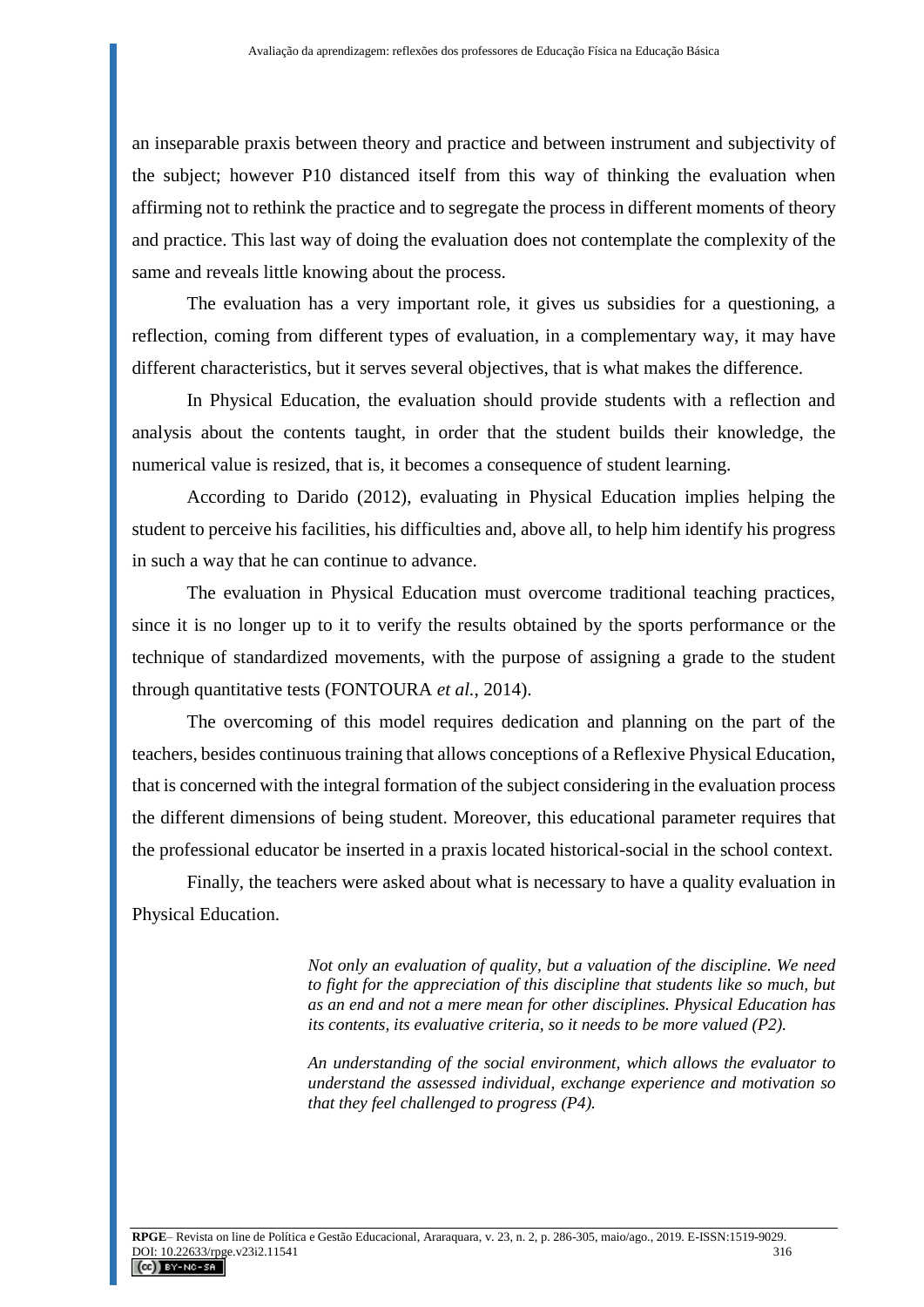*It is fundamental that, for there to be quality, the discipline of Physical Education be recognized as the other areas of knowledge. This is the first step towards achieving quality (P7).<sup>9</sup>*

As can be observed, the teachers emphasize: the 'fight' P2; the 'understanding of the social environment' P4 and the 'recognition' P7 as necessary for the appreciation of the discipline of Physical Education and as a starting point for the teaching-learning process in Physical Education to develop all the elements of a pedagogical practice of form the evaluation.

The discipline of Physical Education should be perceived as an important area of knowledge, through which the student is offered the possibility of reflecting on the movement, on the awareness of the body, the daily culture, among other aspects.

The same applies to the school evaluation of this discipline in the teaching profession, where the teacher can, when well oriented and trained, follow the development of the student regarding the perception and maturation of the relations with his body in movement, the social complexity in which it is part, the values and principles.

Hoffmann (2003) emphasizes evaluation as a moment for the student to become aware of the means of conquering a knowledge of himself and for the teacher to perceive the achievements, discoveries of the students, as well as to report the process lived in his evolution.

This attitude of perception of the school evaluation demands of the Physical Education teacher, and of all the other professionals in education, a cultural change where, evaluation is mixed with the educative process, and not only constitutes at one moment isolated of the educational act (FROÉS JUNIOR, 2011).

In this way, we can infer that the great change to be achieved in education transcends the walls of the school, and invites, to a more effective involvement and commitment, the whole society, the parents, the managers and the entities responsible for education, with the intention to value more the role of the teacher and to follow more qualitatively the evaluative data, which are more than mere representative numbers.

 $\overline{a}$ 

<sup>9</sup> Não só uma avaliação de qualidade, mas uma valorização da disciplina. Precisamos lutar pela valorização dessa disciplina que os estudantes tanto gostam, mas como um fim e não mero meio para outras disciplinas. A Educação Física tem seus conteúdos, seus critérios avaliativos, então ela precisa ser mais valorizada (P2).

Uma compreensão do meio social, que permita ao avaliador entender o indivíduo avaliado, troca de experiência e motivação para que assim sintam-se desafiados a progredir (P4).

É fundamental que para exista qualidade a disciplina de Educação Física seja reconhecida como as demais áreas do conhecimento. Esse é o primeiro passo para alcançarmos qualidade (P7).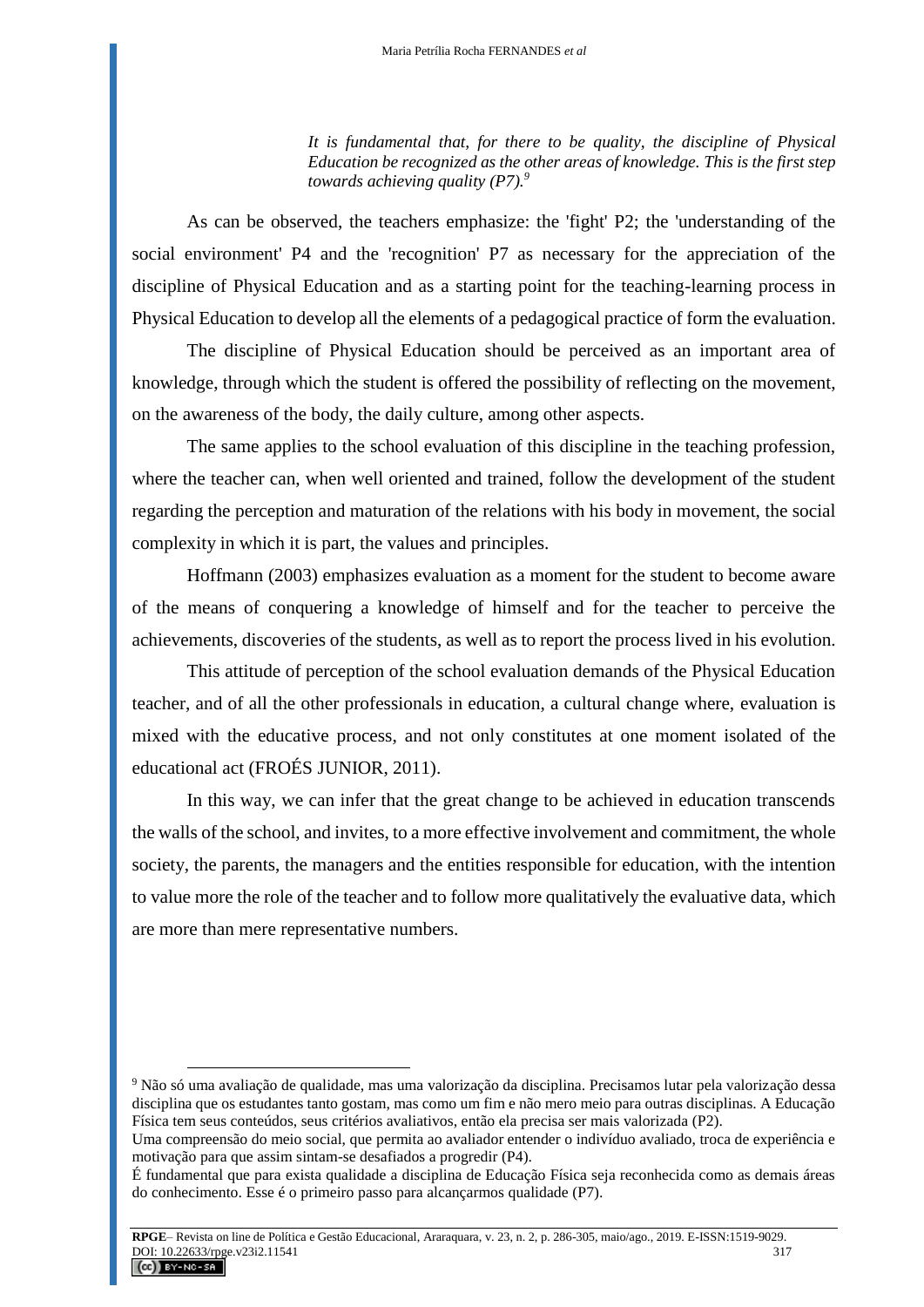## **Final considerations**

In the context of more current education, the evaluation has gained new forms and new perspectives, which are increasingly fundamental for improving the pedagogical practices of education professionals.

However, research has shown that despite the changes proposed in the last decades regarding the understanding of school evaluation, it is still possible to identify teachers who have a weak understanding about learning evaluation. We also show that teachers have little knowledge about the evaluation function in the teaching-learning process, making it difficult, along with other factors, to successfully develop in the educational process.

One of the functions of this evaluation perceived as a means and not an end, is added to the value of the work of the educator, who, today, requires to follow the process as a whole, not only serving the evaluation to perceive good and bad students, that is, serve a regulatory state. In this function, the perception of the whole, and of evaluation as something that is inserted in the educational process, is founded, and not only as an isolated instance of the act of educating.

Thus, the evaluation is considered the moment that provides the awareness not only to target numbers and percentages, but the full learning of the student, revealed in spaces and times determined by the educational context that permeates the teaching function and its responsibilities with the quality of teaching overlapped in micro and macro political, cultural and social relations.

In this way, it is necessary a global perception of the subjects in the attempt to apprehend them in their evaluative complexities. The diagnostic and additive functions should not be neglected, since they complement the work of the Physical Education teacher, but it is necessary to understand them together with other permanent evaluation strategies, taking into account the student's maturity and subjectivity. The education system still values, as a whole, notes and better learners, something that will be overcome through the understanding of the evaluation in its possibilities and a cultural change that may still require a long time, since they occur slowly.

### **REFERENCES**

ALEGRE, A. N. **A avaliação em educação física**: ação docente nas escolas oficiais de primeiro grau. 1993. 152 f. Dissertação (Mestrado em Educação Física) – Escola de Educação Física, Universidade de São Paulo, São Paulo, 1993.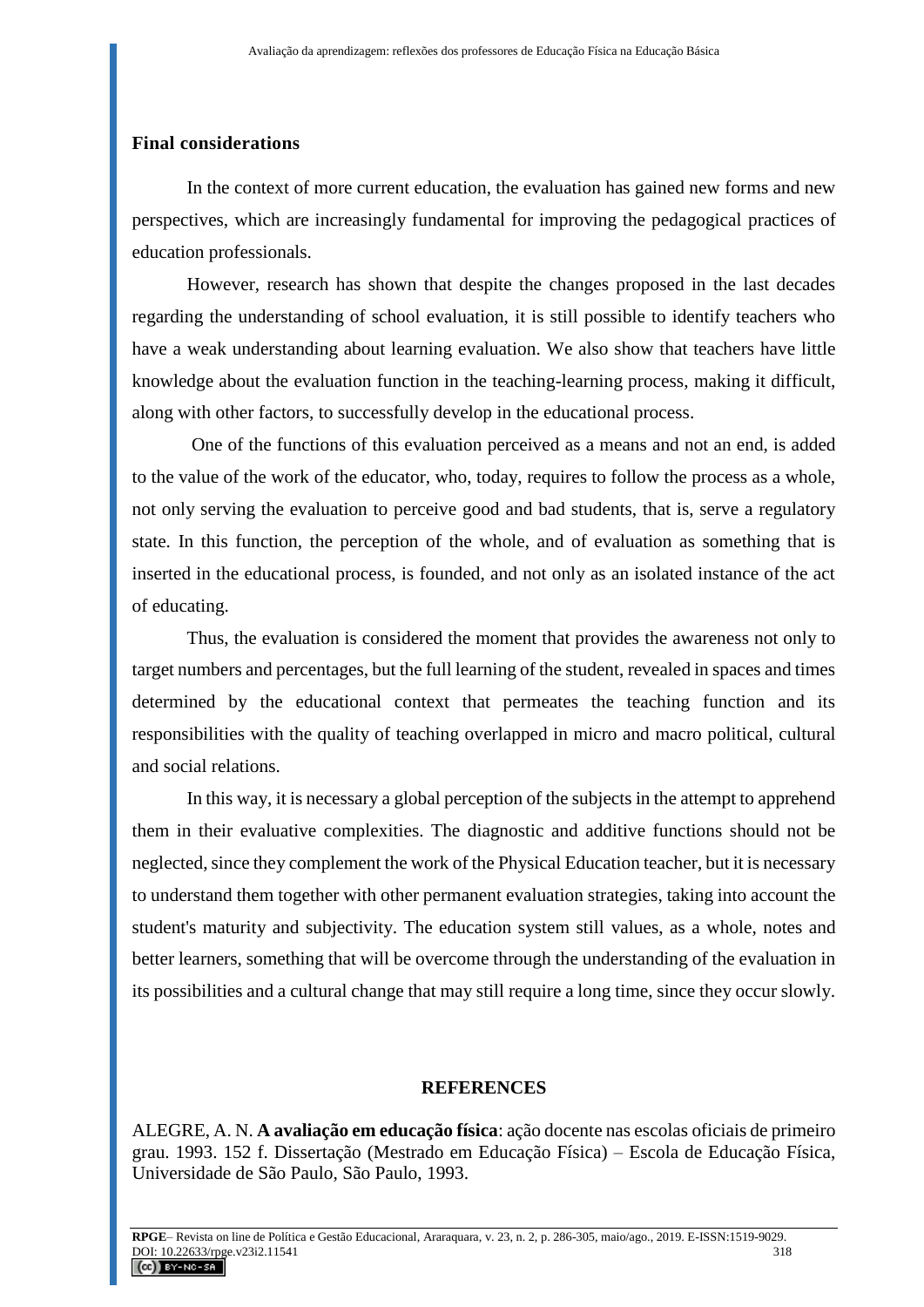ANDRADE, J. A. L. **Avaliação da aprendizagem do discurso revelado à prática pedagógica**: um estudo de caso numa escola de ensino médio em Maracanaú-CE. 2010. 173 f. Dissertação (Mestrado em Educação) – Faculdade de Educação, Universidade Federal do Ceará, Fortaleza, 2010.

BRACHT, V. **Educação física e aprendizagem social.** Porto Alegre: Magister, 1992.

BRASIL. Conselho Nacional de Saúde. Resolução n° 466, de 12 de dezembro de 2012. **Diretrizes e normas regulamentadoras de pesquisa envolvendo seres humanos**. Brasília, 2012.

DARIDO, S. C. A avaliação da Educação Física na escola. In: UNIVERSIDADE ESTADUAL PAULISTA. Prograd. **Caderno de formação**: formação de professores didática geral. São Paulo: Cultura Acadêmica, p. 127-140, v. 16, 2012.

FONTOURA, T. B. *et al*. Avaliação escolar da Educação Física segundo a opinião de professores da rede estadual de ensino de Santa Maria. **Educação Física em Revista**, Brasília-DF, v. 8, n. 3, p. 01-09, 2014.

FRÓES JÚNIOR, E. G. *et al*. Avaliação: Desafios e Perspectivas para Educação Física Escolar. In: IV EDIPE - Encontro Estadual de Didática e Práticas de Ensino. 2011, Goiânia, **Anais do IV EDIFE**. 2011.

HADJI, C. **Avaliação desmistificada**. Porto Alegre: ArtMed, 2001.

HAYDT, R. C. C. **Avaliação do processo ensino-aprendizagem**. 6. ed. São Paulo: Ática, 1997.

HOFFMANN, J. **Avaliação**: mito e desafio. Uma perspectiva construtivista. 33. ed. Porto Alegre: Mediação, 2003.

KRAEMER, M. E. P. A avaliação da aprendizagem como processo construtivo de um novo fazer. **Revista da Rede de Avaliação Institucional da Educação Superior**, v. 10, n. 2, jun. 2005.

LIBÂNEO, J. C. **Didática**. São Paulo: Cortez, 1994.

LIMA, E. S. **Ciclos de formação**: uma reorganização do tempo escolar. São Paulo: Sobradinho 107, 2002.

LUCKESI, C. C. **Avaliação da aprendizagem escolar**. São Paulo: Cortez, 2003.

MENDEZ, J. M. A. **Avaliar para conhecer, examinar para excluir**. Porto Alegre: Artmed, 2002.

MINAYO, M. C. S. **O desafio do conhecimento**: pesquisa qualitativa em saúde. São Paulo: Hucitec, 2014.

PERRENOUD, P. **Avaliação**: da excelência à regulação das aprendizagens - entre duas lógicas. Porto Alegre: Artes Médicas, 1999.